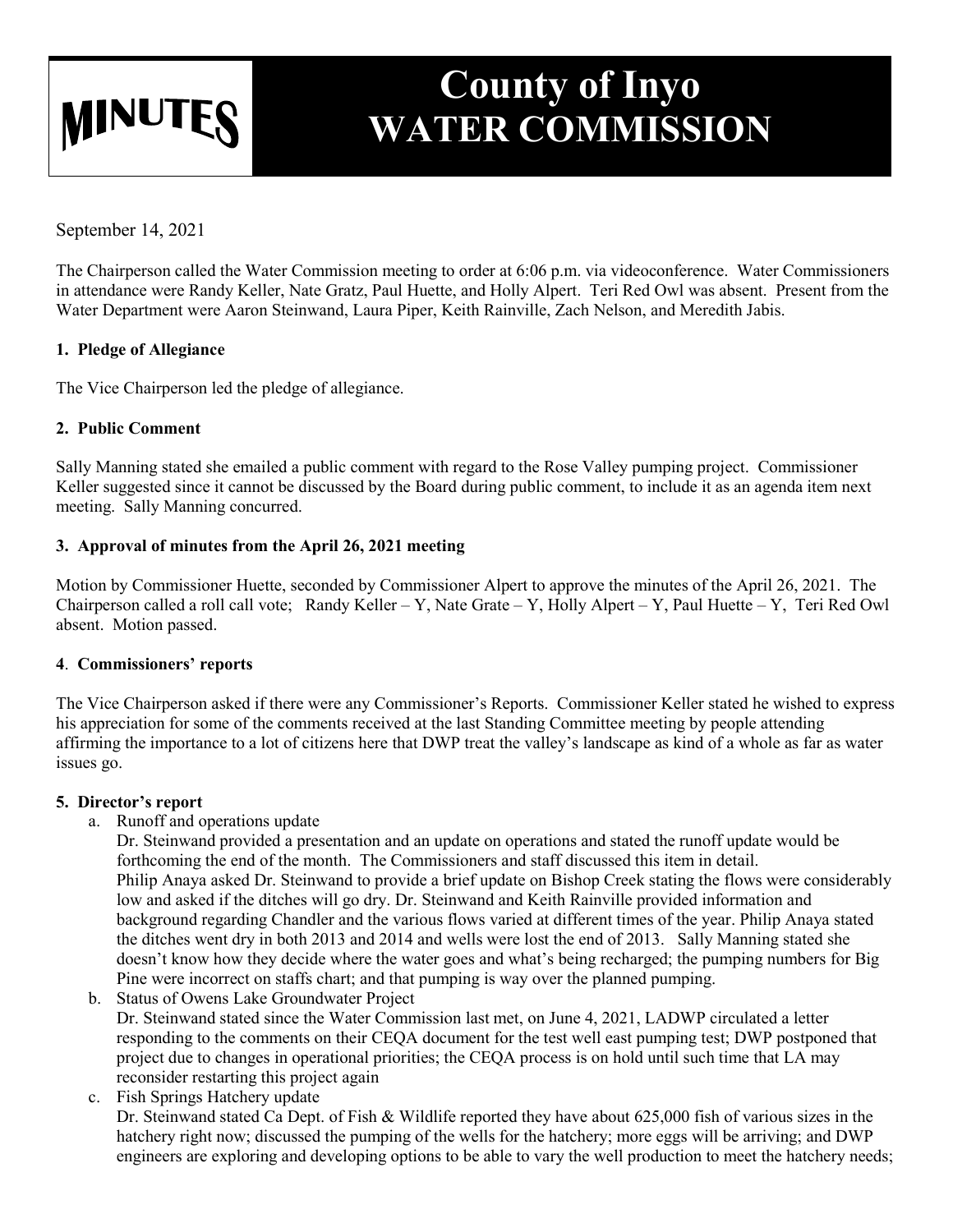and walked the Commission through the hydrographs. Sally Manning stated she appreciated the report on Fish Springs; could the axis numbers on the hydrographs be larger and discussed hatchery operation. Lynn Boulton inquired if the type C vegetation near fish springs fish hatchery is the depth to water in that area within 8 feet. Keith directed Lynn Boulton to the Water Dept. website [www.inyowater.org](http://www.inyowater.org/) to the annual reports and hydrology section to find the information she is looking for visual comparisons. The Board and staff discussed the deep and shallow aquifers and flows in the Big Pine area. Dr. Steinwand stated to summarize, we have the data, we have various estimates, and we have measurements that we turn into estimates under the parcels which is what Lynn Boulton was asking and all that is in the annual report section of our website.

d. OVGA update

Dr. Steinwand stated there is an administrative draft of the GSP; the GSP was circulated internally last month; comments from staff are being incorporated; and a public draft will be released on September 23, 2021. He shared the time table for the following months leading up to submission of the GSP to the state. Philip Anaya stated a deficiency in the draft GSP is there is no plan to manage the adjudicated/non-adjudicated boundary; reiterated the 2013/14 west Bishop issues; and he would like two items placed on future projects; pursuit of a adjudicated/non-adjudicated boundary management agreement with LADWP and inclusion of surface flow management.

#### **6. Update on Blackrock Waterfowl Management Area Interim Plan**

Dr. Steinwand stated at the May Standing Committee meeting the Standing Committee set the flooded acreage project which is done annually; change is to wet up 500 acres annually in the fall through spring period instead of varying the acreage flooded based on runoff; adopting fairly well known practices in other wetlands called moist soil management principles; the interim plan laid out several actions mostly by DWP ; weed treatment; weed survey; and discing of the tulles in the wetland basins; culvert berm; diversion repair; and all of those have been completed. The Commissioner's discussed this as a possible future field trip.

#### **7. Water Department Staff reports on summer monitoring activities**

Dr. Steinwand stated at the end of the summer season, staff provides updates on summer monitoring activities; Keith Rainville, Zach Nelson, and Meredith Jabis will provide staff reports. Keith stated several of the things they do has been covered or will be covered in the next item, McNally Ponds; they've covered some additional flow monitoring/compliance monitoring; depth to water monitoring in areas of interest such as the Big Pine area, Fish Slough; tracked the high and lower water level years; hydro analysis; Bishop Cone audit, and neutron probe monitoring. Dr. Steinwand acknowledged all the staff for their excellent work over the summer. Zach provided a power point presentation and discussed rare plant monitoring done mostly by Jerry and Dana; stated this is done as part of the LTWA and it's done to monitor the rare plant populations consistent with state and federal laws; this year they visited 40 sites, completed line point monitoring to detect changes in vegetation dependent on groundwater ecosystems; monitored short term trends ; together with LADWP visited 126 of these parcels this year, completed point frame monitoring; and scoured the Owens River for noxious weeds. He discussed the flooding in the blackrock area; the upcoming avian surveys, remote sensing, LIDAR data; real-time satellite data; and drone flights to map vegetation. The Commissioners and staff discussed the summer activities Lynn Boulton stated will you know how much water it took to get to that amount of area via the drone mapping; will you know how much water DWP put in the blackrock waterfowl management area; pepper weed is developing at the Hines Spring and the Five Bridges area; about 300 acres of pepper weed and it's shocking to imagine just how much pesticide will be required to apply there, and when you're constantly applying the pesticides then you lose the rare indigenous species; and stated it's a huge ecological disaster. Commissioner Keller asked is this new or something we know about, Zach stated there has been pepper weed throughout that site for quite a while. Sally Manning stated she would echo what Lynn Boulton said about Five Bridges; it is an ecological disaster; no action is really being taken; vegetation parcels and monitoring site areas have been below baseline for 18 of the 20 years; type E vegetation is not getting the water allotments they are supposed to get; nothing of substance reaches the Technical Group; rare plant monitoring is only reporting to Ca Fish & Wildlife the areas in good condition not the places doing so poorly. Meredith Jabis provided a power point presentation on type D riparian vegetation studies and monitoring. Meredith stated this spring and summer they revisited of the woody recruitment locations on the LORP to characterize the topography; height and age of the individuals ; type D riparian vegetation monitoring on the middle and lower Owens river; she stated a lot of the information is summarized in the 2020 annual report. She stated riparian forests are a sensitive community type in the Owens valley; there is interest in tree recruitment; they are addressing the historic conditions that have allowed tree